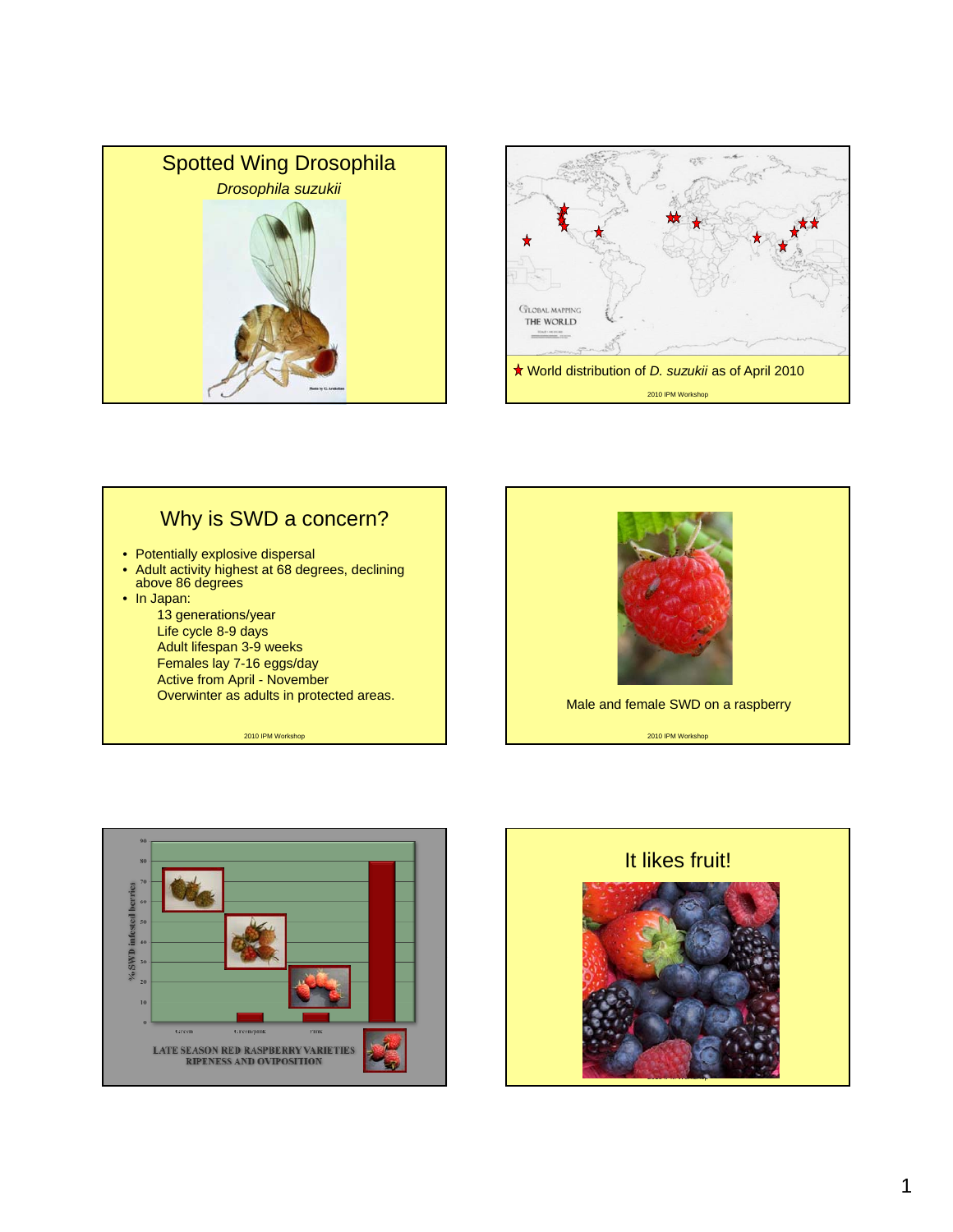









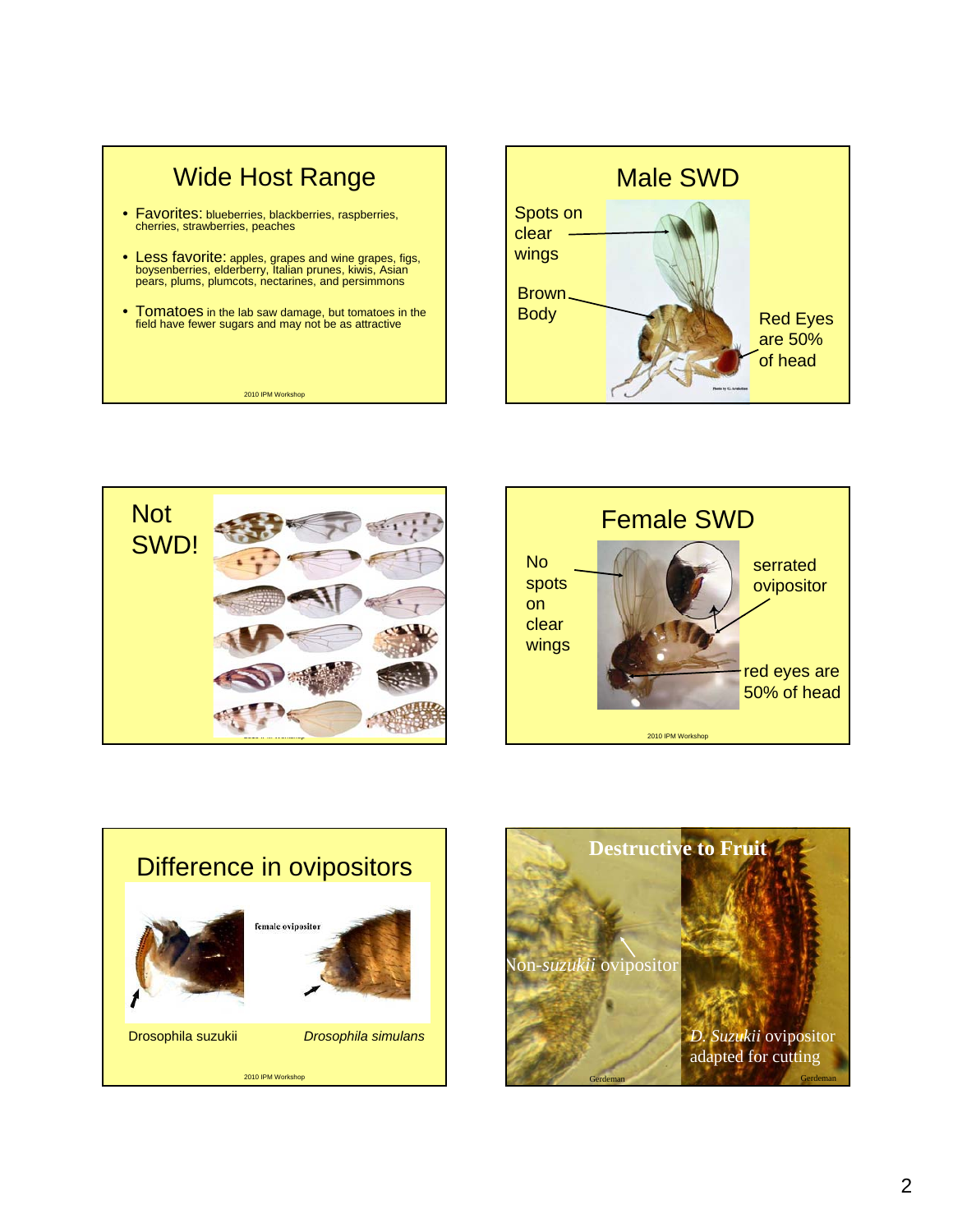## **Differences**

- SWD appears brown, not black
- SWD is larger than other common fruit flies
- SWD has big red eyes
- SWD likes ripening fruit. Other fruit flies like over-ripe fruit only.

2010 IPM Workshop









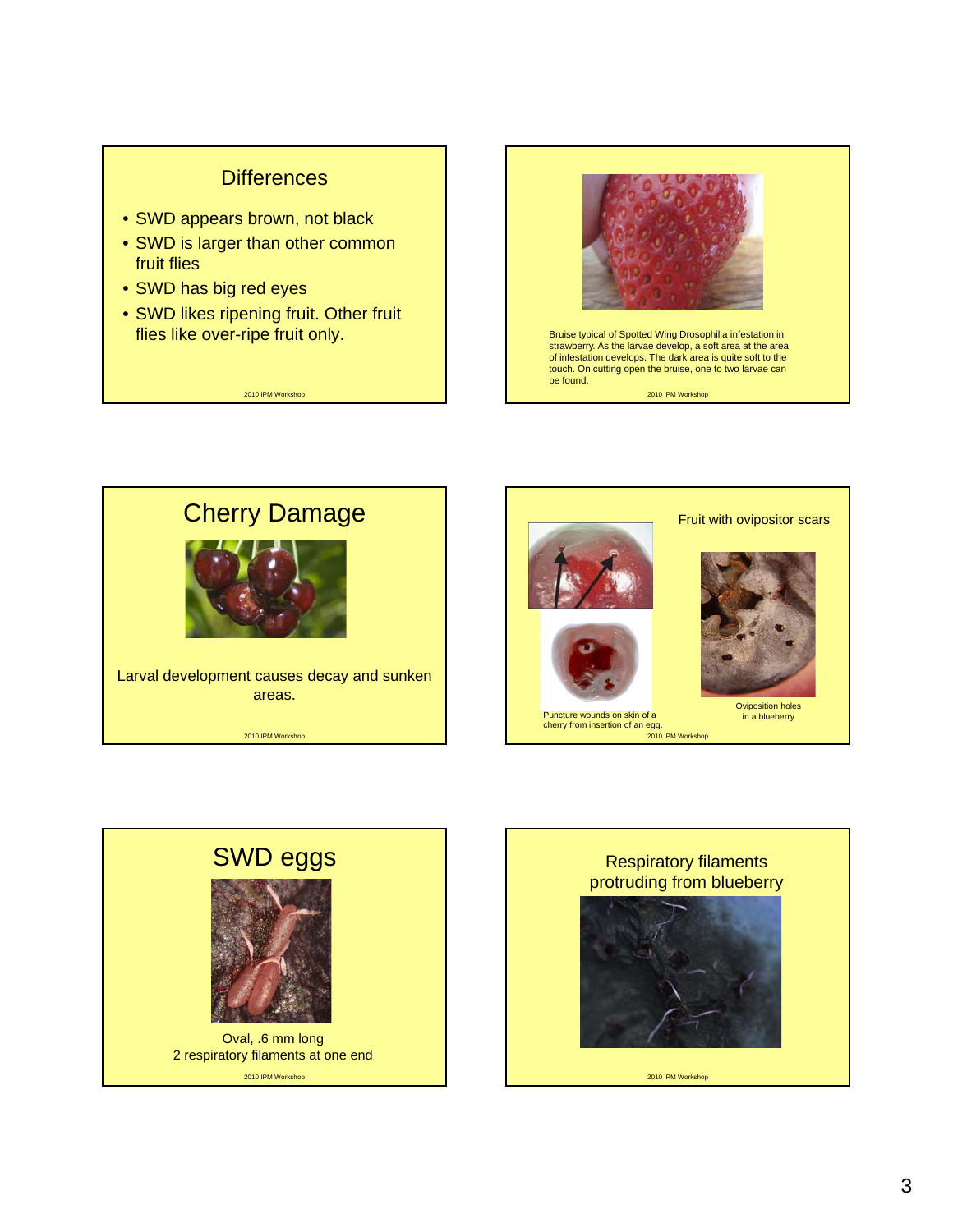









SWD larva in a blueberry SWD larva in a cherry.



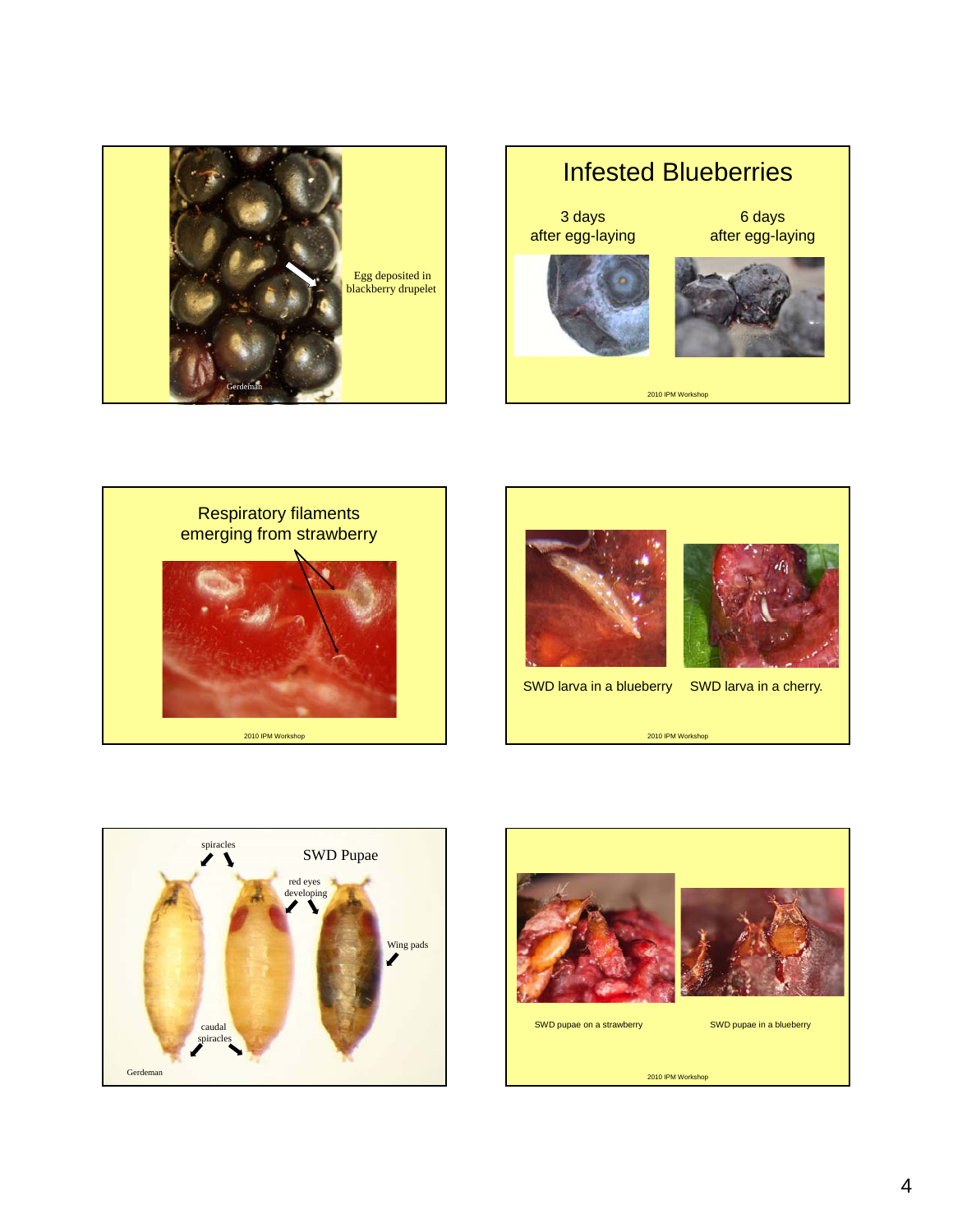



## Managing SWD • No control measure is effective once egg is inside the fruit! • Keep leaf moisture low • Trap with apple cider vinegar Trap with apple cider 2010 IPM Workshop • Reduce breeding sites • Clean up and destroy over-ripe fruit • Try netting with small holes • No known chemical or biological controls in Washington state yet Plastic Cup Trap 2010 IPM Workshop